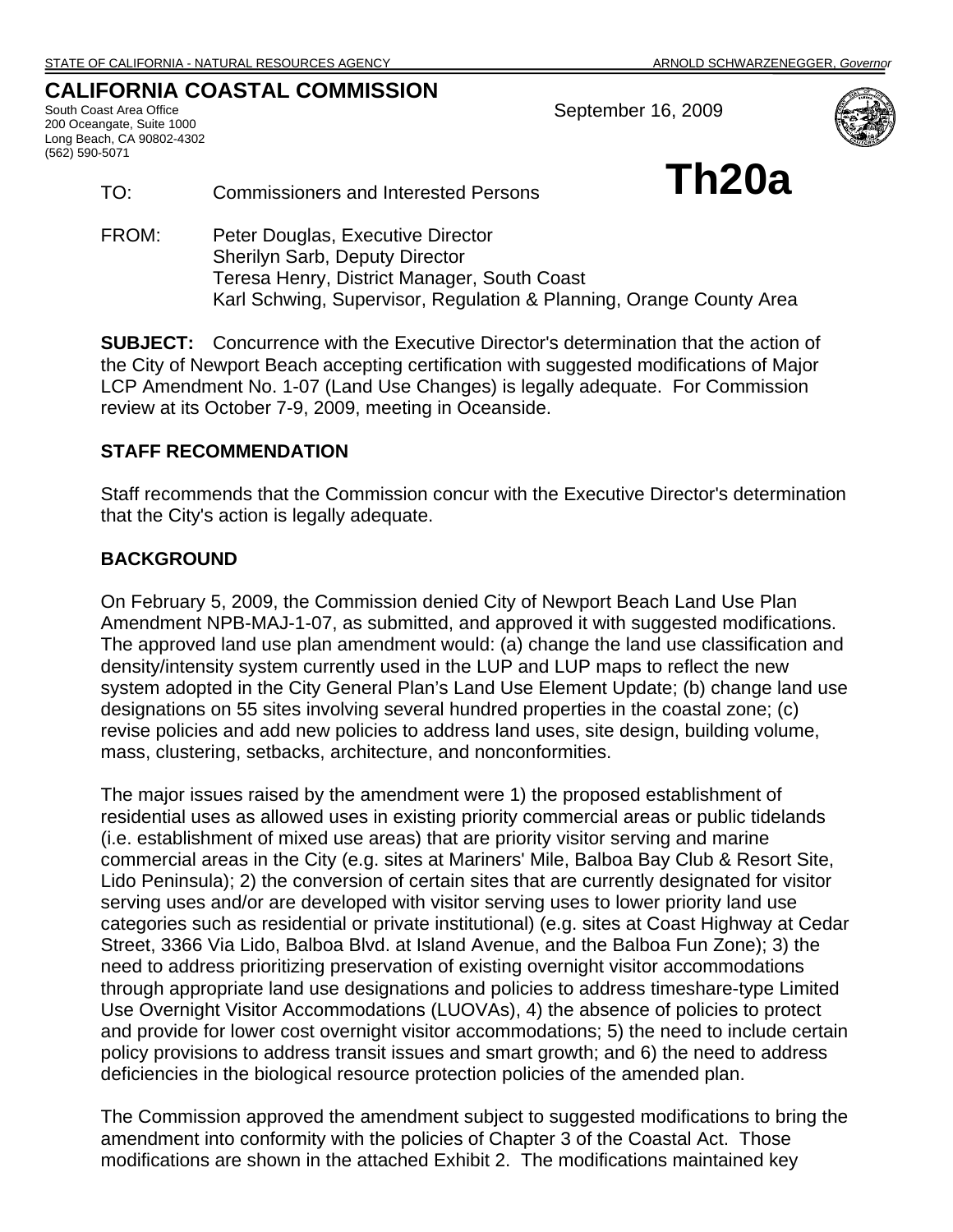### NPB-MAJ-1-07 (Land Use Changes) Executive Director Concurrence Page 2 of 2

properties in land use designations that prioritize visitor serving and coastal dependent commercial uses (e.g. Visitor Serving Commercial (CV), Mixed Use (MU-W)), established policies to address preservation and provision of lower cost overnight accommodations as well as regulations for LUOVAs, modified and added policies to address transit, smart growth, and biological resource protection.

On July 14, 2009, the Newport Beach City Council adopted Resolution No. 2009-53 acknowledging receipt of the Coastal Commission action and accepting and agreeing to the suggested modifications. The City has submitted the Resolution to the Executive Director for a determination that the City's action is consistent with the Commission's action on February 5, 2009 (see Exhibit 2).

As provided in Section 13544 of the California Code of Regulations, the Executive Director must determine whether the City's action is legally adequate and report that determination to the Commission. In this case, the Executive Director has determined that the City's action is legally adequate. Unless the Commission objects to the Executive Director's determination, the certification of Newport Beach LCP Amendment No. 1-07 shall become effective upon the filing of the required Notice of Certification with the Secretary of Resources as provided in Public Resources Code Section 21080.5(d)(2)(E).

## **RECOMMENDATION**

Staff recommends that the Commission CONCUR with the Executive Director's determination as set forth in the attached letter (a letter that substantially conforms with Exhibit 1 to be sent after Commission endorsement).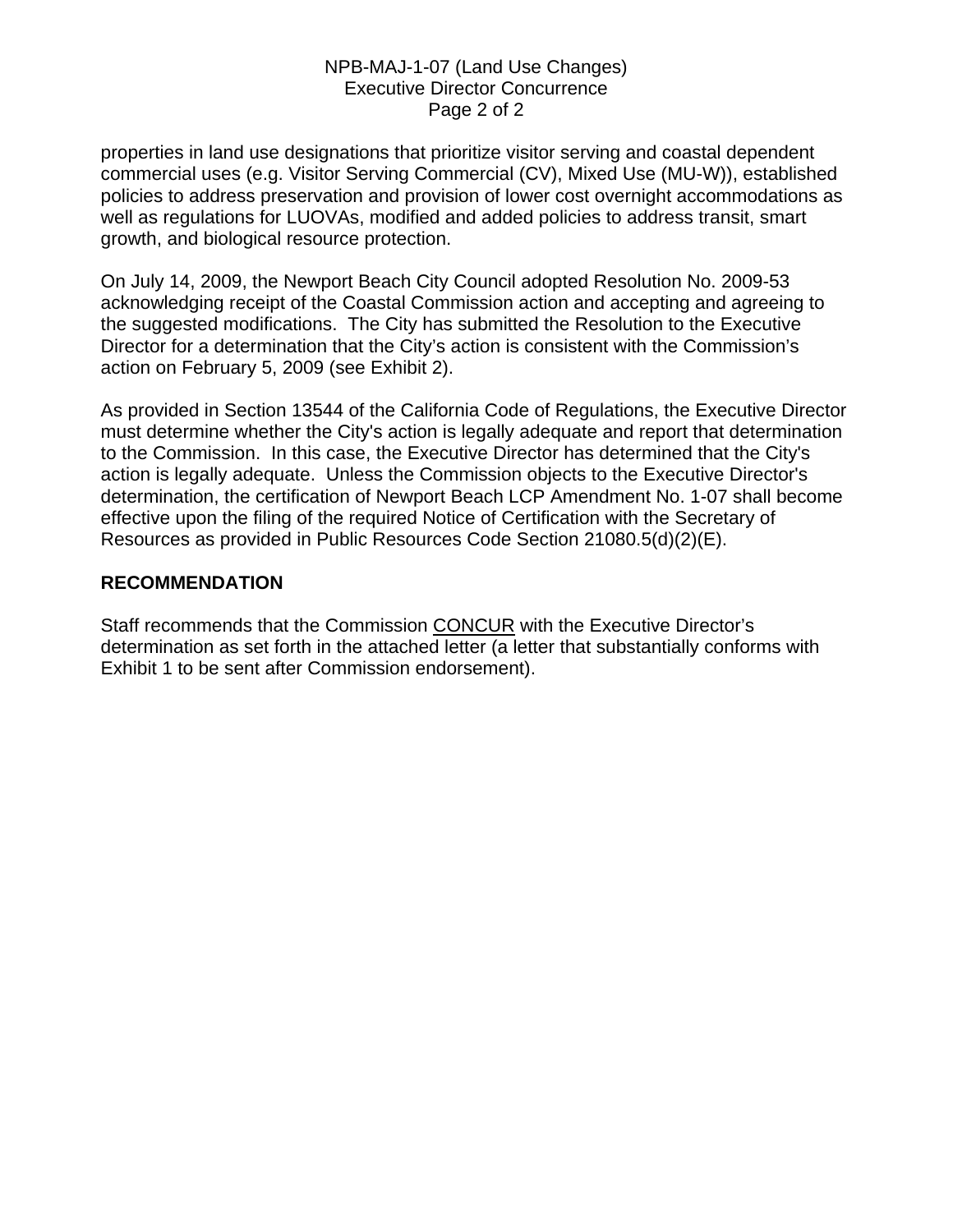## **CALIFORNIA COASTAL COMMISSION**

South Coast Area Office 200 Oceangate, Suite 1000 Long Beach, CA 90802-4302 (562) 590-5071

October \_\_\_, 2009



Mr. David Lepo, Planning Director City of Newport Beach 3300 Newport Blvd. P.O. Box 1768 Newport Beach, CA 92658-8915

#### Subject: EFFECTIVE CERTIFICATION OF NEWPORT BEACH LOCAL COASTAL PROGRAM AMENDMENT 1-07

Dear Mr. Lepo:

We are pleased to notify you that on October \_\_\_, 2009, the Commission concurred with the Executive Director's determination that the action of the City of Newport Beach accepting certification of Local Coastal Program Land Use Plan (LCP) Amendment No. 1- 07 with suggested modifications was legally adequate. Therefore, the LCP amendment will be fully effective upon filing of the notice of the Commission's certification with the Secretary of the Resources Agency as provided by Public Resources Code Section  $21080.5(d)(2)(v)$ .

City of Newport Beach LCP Amendment No. 1-07 was submitted for Commission certification pursuant to City Council Resolution No. 2007-70. The approved land use plan amendment would: (a) change the land use classification and density/intensity system currently used in the LUP and LUP maps to reflect the new system adopted in the City General Plan's Land Use Element Update; (b) change land use designations on 55 sites involving several hundred properties in the coastal zone; (c) revise policies and add new policies to address land uses, site design, building volume, mass, clustering, setbacks, architecture, and nonconformities.

On February 5, 2009, the Commission approved LCP Amendment No. 1-07 with suggested modifications. On July 14, 2009, the Newport Beach City Council adopted Resolution No. 2009-53, acknowledging receipt of the Coastal Commission Action and accepting and agreeing to Local Coastal Program Amendment No. 1-07 as modified. On October  $\sim$ , 2009, the Commission concurred with the Executive Director's determination that the City Council's acceptance of the Commission's suggested modification was legally adequate.

On behalf of the Coastal Commission, I would like to congratulate the City on the completion of LCP Amendment 1-07. If you have any questions, please contact Karl Schwing at our Long Beach office (562) 590-5071.

Sincerely,

Teresa Henry District Manager

cc: James Campbell, Principal Planner

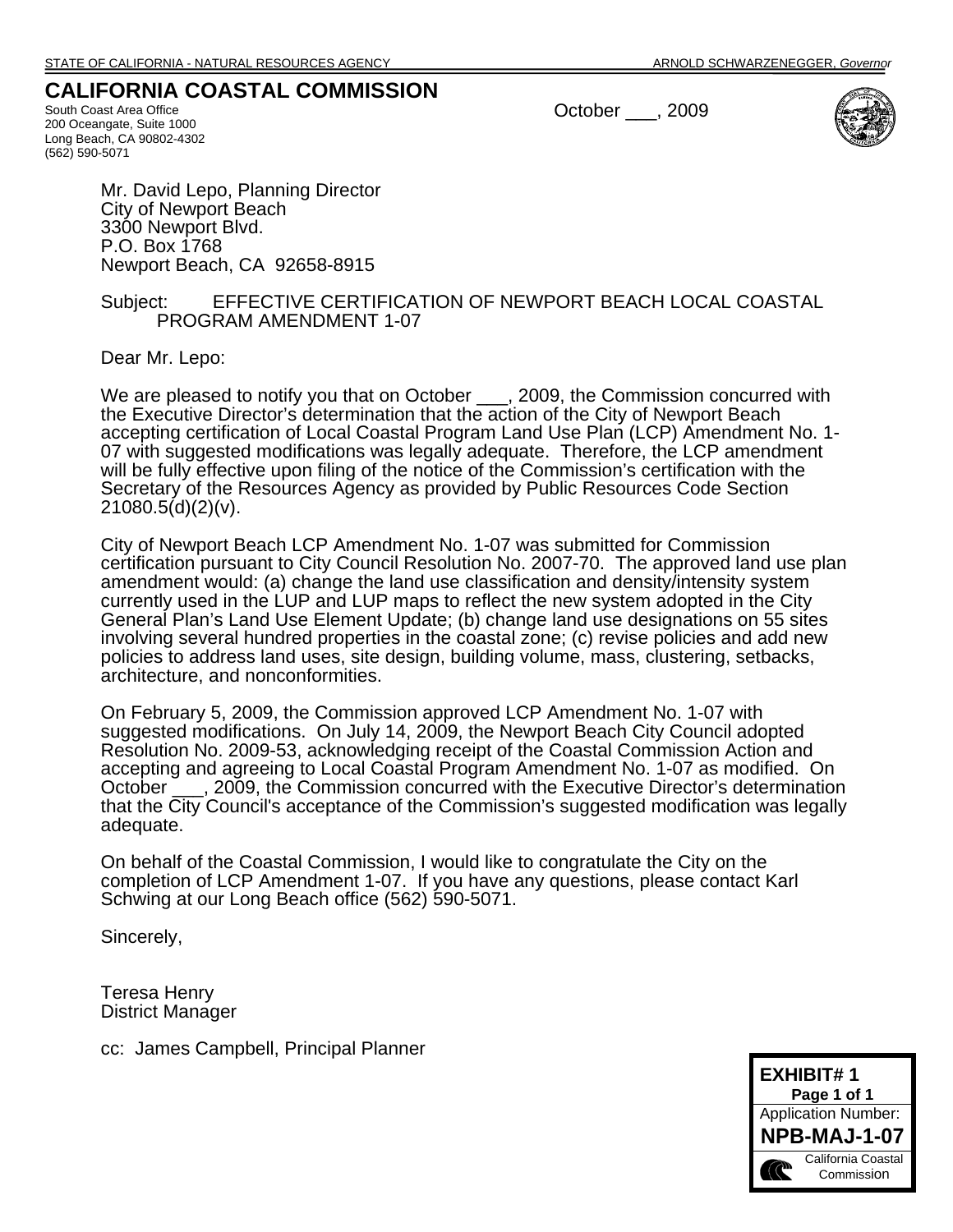CERTIFIED AS A TRUE AND CORRECT COPY THE CITY OF NEWPORT BEACH CITY CLERK OF

 $\overline{z}$ log

**DATE:** 

RESOLUTION NO. 2009-<sup>53</sup>

A RESOLUTION OF THE CITY COUNCIL OF THE CITY OF NEWPORT **ACKNOWLEDGING RECEIPT** OF **THE CALIFORNIA BEACH** APPROVAL AND COASTAL COMMISSION'S RESOLUTION OF . RESOLUTION OF CERTIFICATION; ACCEPTING AND AGREEING TO **LOCAL COASTAL SUGGESTED MODIFICATIONS: ADOPTING** PROGRAM AMENDMENT NO. 2007-001 (PA2007-027) FOR A COMPREHENSIVE UPDATE OF THE LOCAL COASTAL PROGRAM LAND USE PLAN INCORPORATING COASTAL **COMMISSION MODIFICATIONS: AND AGREEING TO IMPLEMENT THE MODIFIED** COASTAL LAND USE PLAN IN ACCORDANCE WITH THE **CALIFORNIA COASTAL ACT.** 

**WHEREAS, the California Coastal Act of 1976 established policies relating to** shoreline public access and recreation, lower cost visitor accommodations, terrestrial and marine habitat protection, visual resources, landform alteration, agricultural lands, commercial fisheries, industrial uses, water quality, offshore oil and gas development, transportation, development design, power plants, ports, and public works; and

WHEREAS, in order to achieve maximum responsiveness to local conditions, accountability, and public accessibility, the Coastal Act relies heavily on local government and local land use planning procedures and enforcement through the preparation of Local Coastal Programs; and

WHEREAS, the Coastal Land Use Plan (CLUP) is the policy document of the City's Local Coastal Program and pursuant to the California Coastal Act, the CLUP must include the relevant portion of the City's General Plan that is sufficiently detailed to indicate the kinds, location, and intensity of land uses and the applicable resource protection and development policies; and

**WHEREAS, the Land Use Plan portion of City of Newport Beach Local Coastal** Program was adopted in 2005 and certified by the Coastal Commission in 2005. However, the Implementation Plan of the Local Coastal Program was never completed; and

WHEREAS, in 2006, the City adopted a comprehensive update of its General Plan, after extensive public outreach and public participation, that changed the land use designations and policies affecting properties within the Coastal Zone; and

WHEREAS, a comprehensive update of the Coastal Land Use Plan is necessary to make it consistent with the comprehensive update of the General Plan adopted in 2006; and

WHEREAS, a public hearing on the Coastal Land Use Plan was held by the Planning Commission on March 8, 2007, in the City Hall Council Chambers, 3300 Newport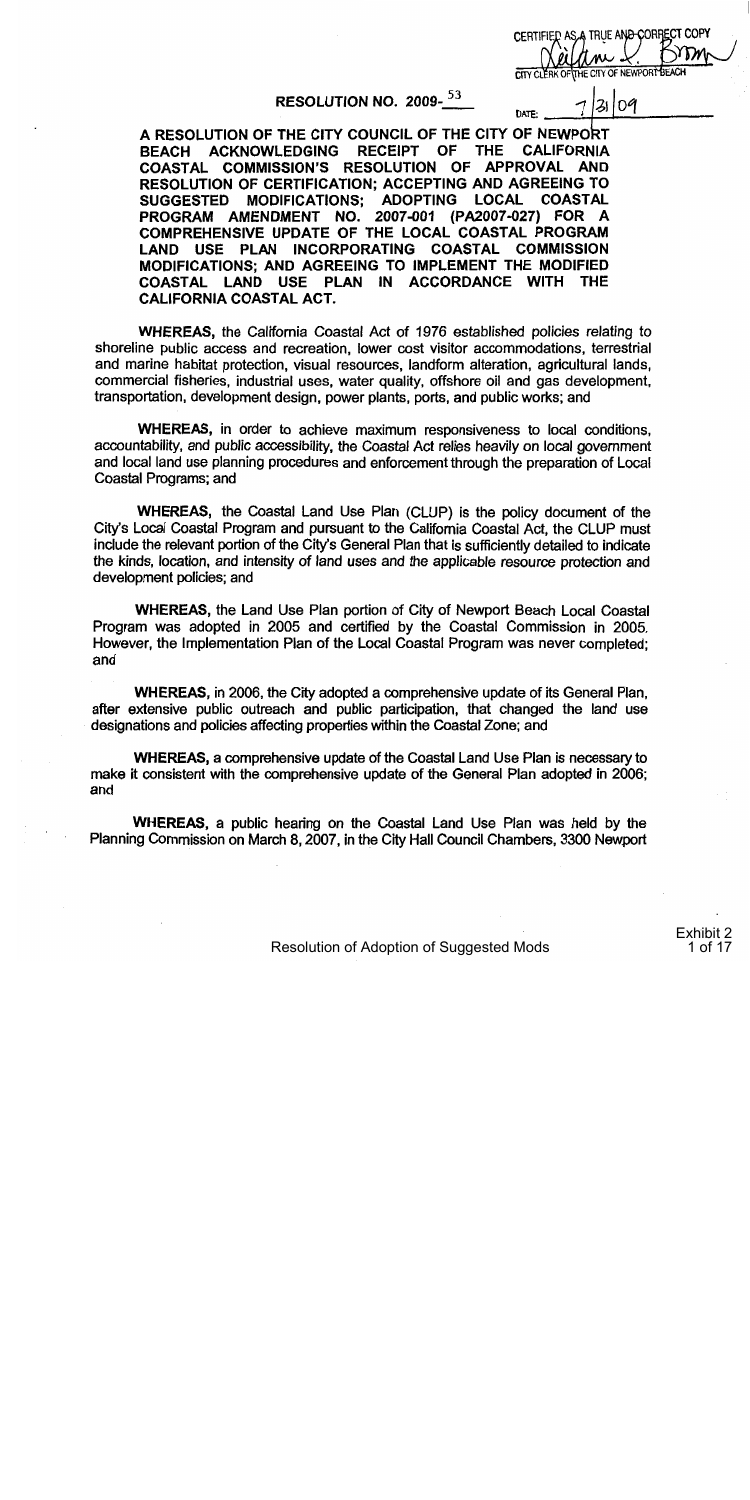Boulevard, Newport Beach, California. A notice of time, place and purpose of the aforesaid meetings was given in accordance with the Municipal Code. Evidence, both written and oral, was presented to and considered by the Planning Commission at these meetings; and

WHEREAS, on July 30, 2007, a notice of the availability of the proposed Coastal Land Use Plan Amendment of the City Coastal Land Use Plan was provided in accordance with Section 13515(c) of the California Code of Regulations; and

**WHEREAS, a public hearing on the Coastal Land Use Plan Amendment was held** by the City Council on November 13, 2007, in the City Hall Council Chambers, 3300 Newport Boulevard, Newport Beach, California. A notice of time, place and purpose of the aforesaid meeting was given in accordance with the Municipal Code. Evidence, both written and oral, was presented to and considered by the City Council at this meeting; and

WHEREAS, on February 5, 2009, the Coastal Commission certified the Coastal Land Use Plan Amendment with the modifications (contained in Exhibit 1) on grounds that the Coastal Land Use Plan Amended with the suggested modifications meets the requirements of, and be in conformity with, the policies of Chapter 3 of the Coastal Act; and

WHEREAS, on July 14, 2009, the City Council held a noticed public hearing in the City Hall Council Chambers, 3300 Newport Boulevard, Newport Beach, California. A notice of time, place and purpose of the aforesaid meeting was given in accordance with the Municipal Code. Evidence, both written and oral, was presented to and considered by the City Council at this meeting; and

**WHEREAS, after the public hearing, the City Council did find as follows:** 

- $1.$ The Coastal Land Use Plan, as modified by the California Coastal Commission, indicates the kinds, location, and intensity of land uses and applicable resource protection and development policies as required by the California Coastal Act.
- $2.$ The Coastal Land Use Plan is intended to be carried out in a manner fully in conformity with the California Coastal Act.
- 3. Pursuant to the authority and criteria contained in the California Environmental Quality Act (CEQA), the proposal is statutorily exempt from CEQA pursuant to Section 15265(a) (1) of the California Code of Regulations, Title 14, and Chapter 3 of the Coastal Act.
- 4. The Coastal Land Use Plan meets the requirements of, and is in conformity with. the policies of Chapter 3 (commencing with Section 30200) of the California Coastal Act.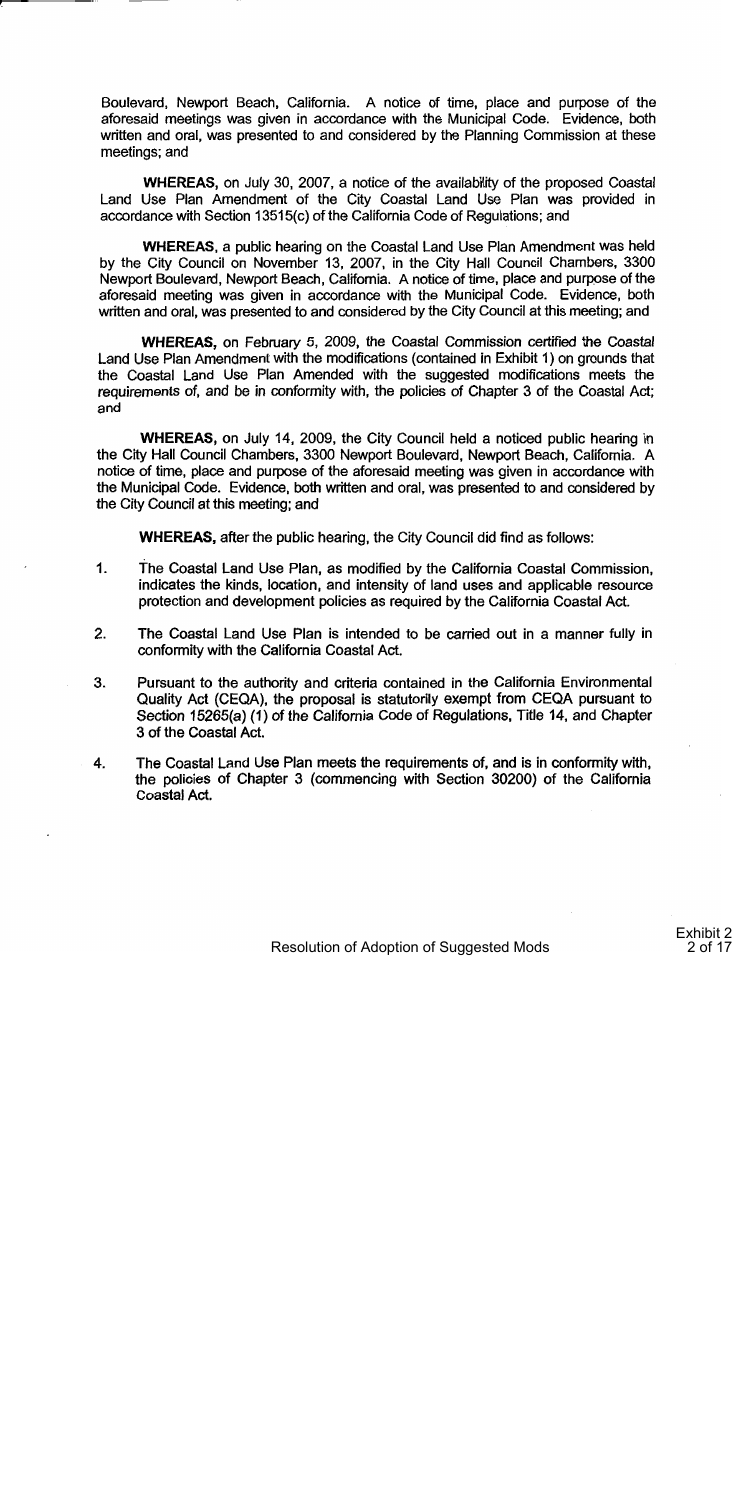5. Adoption of this Coastal Land Use Plan, as modified by the California Coastal Commission, does not preclude or prejudice the City from amending the Coastal Land Use Plan in the future in a manner consistent with the Coastal Act.

NOW, THEREFORE, BE IT RESOLVED, by the City Council of the City of Newport Beach as follows:

SECTION 1. The City Council acknowledges receipt of the Commission's resolution of approval on NPB-MAJ-1-07, including any modifications which may have been required.

SECTION 2. The City Council acknowledges receipt of the Commission's resolution of certification, including any modifications suggested for final certification, for NPB-MAJ-1- $07<sub>1</sub>$ 

SECTION 3. The City Council accepts and agrees to the terms, conditions, and modifications upon which Local Coastal Program amendment NPB-MAJ-1-07 have been approved.

SECTION 4. The City Council hereby adopts the Coastal Land Use Plan with the modifications approved by the Coastal Commission (Exhibit 1) as contained in attached Exhibit 2.

SECTION 5. The City Council agrees to implement the modified Coastal Land Use Plan (Exhibit 2) in accordance with the California Coastal Act.

PASSED, APPROVED, AND ADOPTED this 14<sup>th</sup> day of July 2009.

**MAYOR** 

**ATTEST:** 

Brown

**CITY CLERK** 

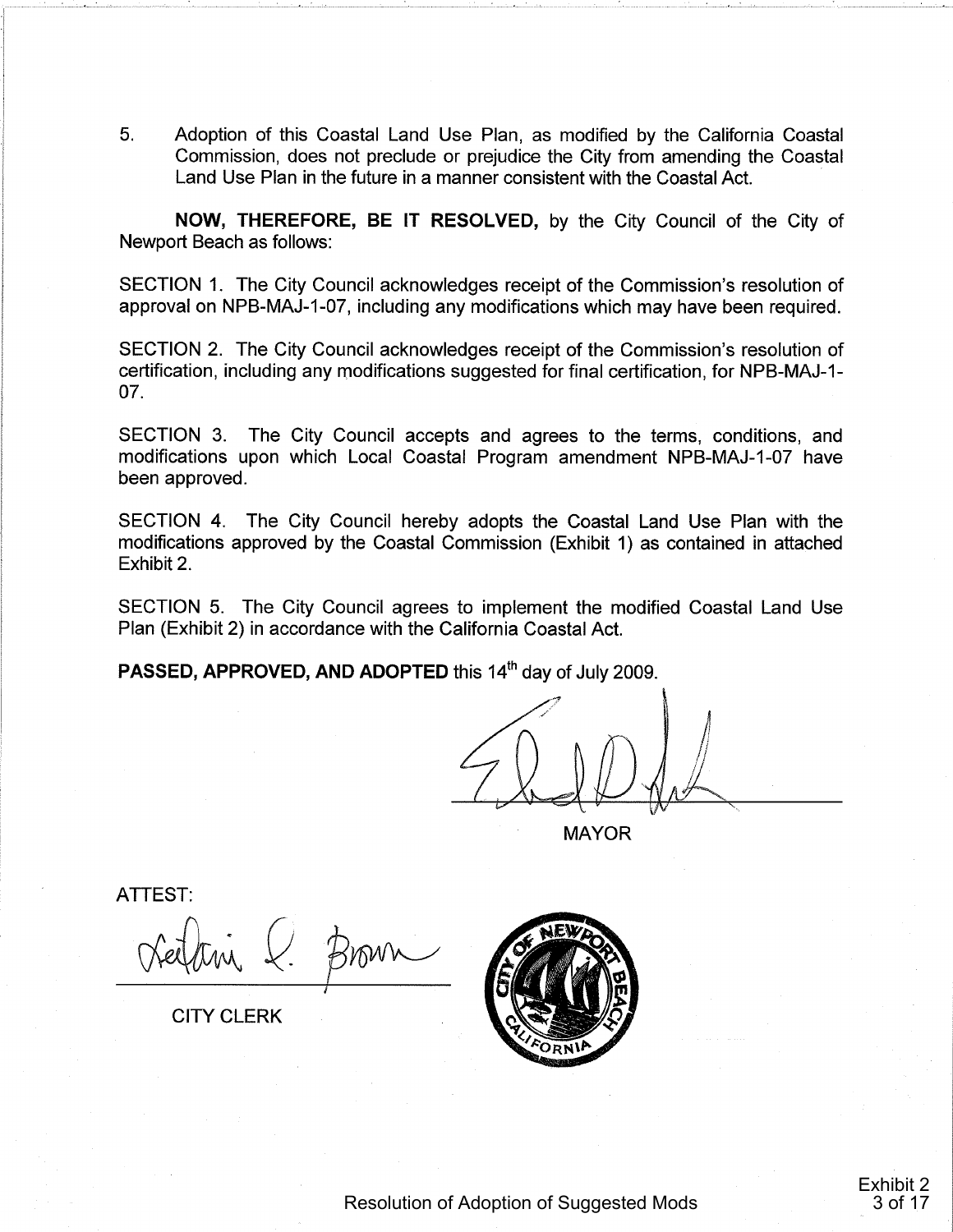88.

I, Leilani I. Brown, City Clerk of the City of Newport Beach, California, do hereby certify that the whole number of members of the City Council is seven; that the foregoing resolution, being Resolution No. 2009-53 was duly and regularly introduced before and adopted by the City Council of said City at a regular meeting of said Council, duly and regularly held on the 14th day of July, 2009, and that the same was so passed and adopted by the following vote, to wit:

Ayes: Henn, Rosansky, Curry, Webb, Gardner, Daigle, Mayor Selich

Noes: None

Absent: None

Abstain: None

IN WITNESS WHEREOF, I have hereunto subscribed my name and affixed the official seal of said City this 15th day of July, 2009.

City Clei Newport Beach, California

(Seal)

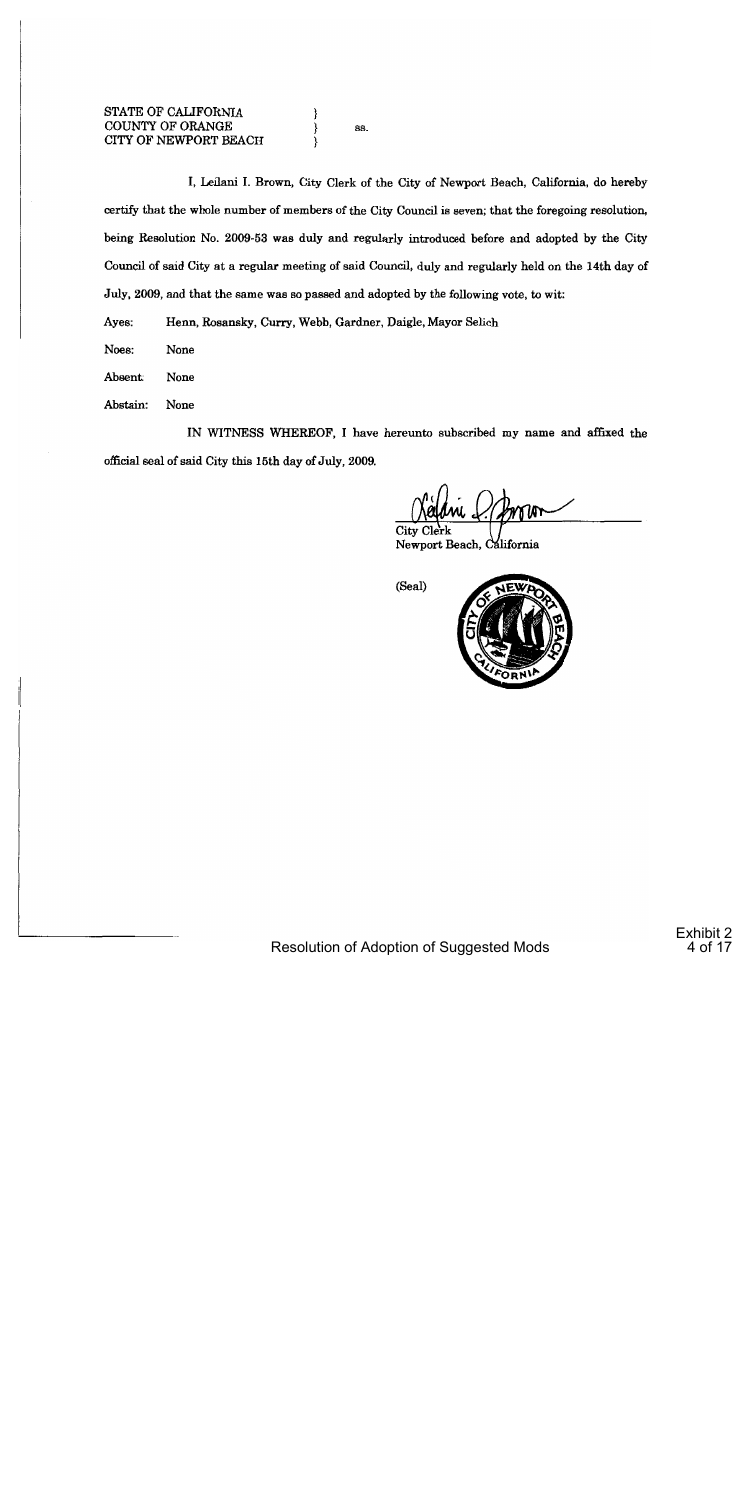# THIS PAGE **LEFT BLANK INTENTIONALLY**

**Attachment 1** 

 $\Lambda$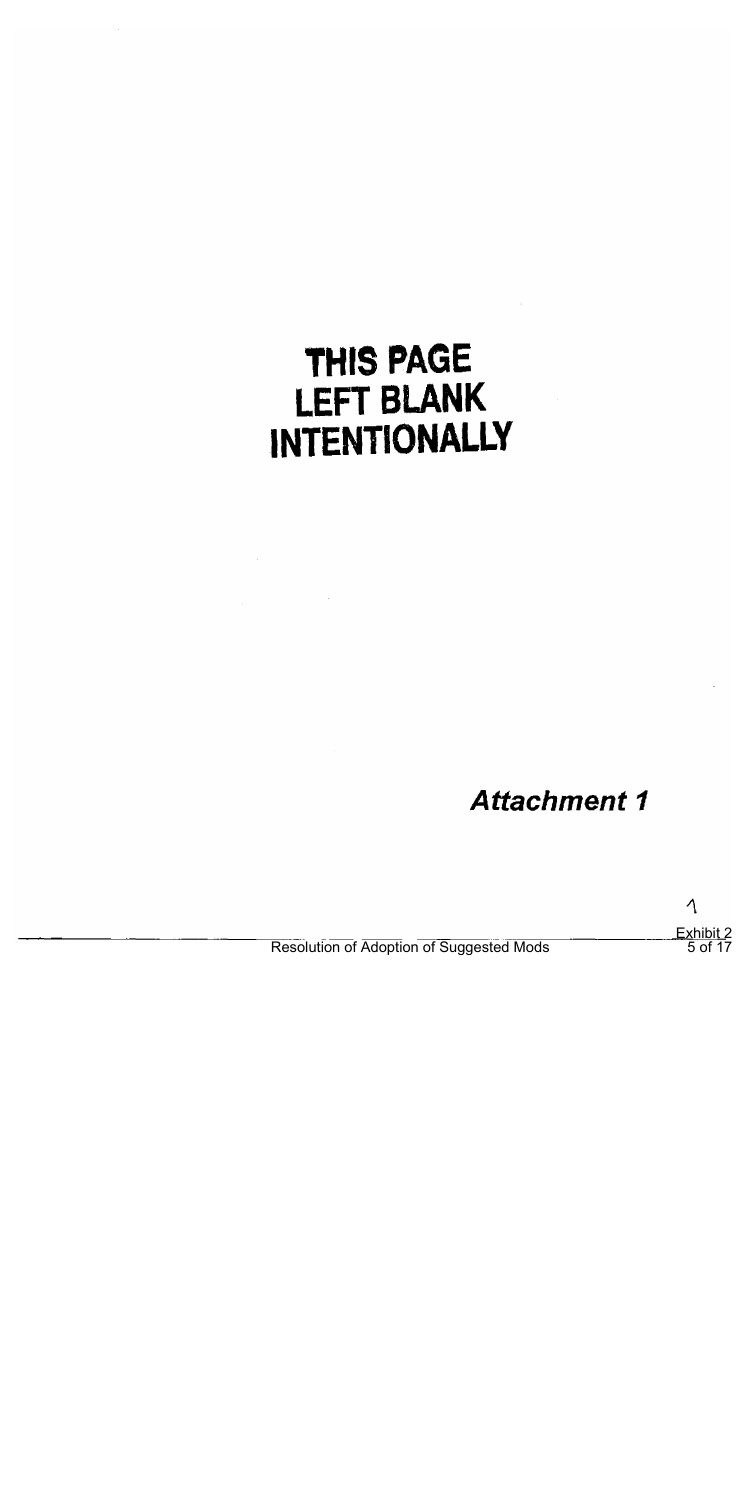Transmittal of Suggested Modifications NPB-MAJ-1-07

The City shall modify its land use plan maps to reflect the following revisions to the land use categories associated with the<br>listed sites. The City may select an alternative intensity of use for the sites listed, subject

| Sundsteht Article and                          |                                                                                                              | Retain CV-A (Visitor Serving Commercial)<br>Land Use Designation                         |                                                                                                              | Apply MU-W (Mixed Use-Water Related)<br>Land Use Designation | Use Designation to portion of site occupied<br>by the existing public hotel and supporting<br>Related) to portion of site occupied by the<br>facilities; Apply MU-W (Mixed Use-Water<br>Apply CV-B (Commercial-Visitor) Land<br>existing residences and club | Apply CV-B (Visitor Serving Commercial)<br>Land Use Designation | Apply CV-A (Visitor Serving Commercial)<br>Land Use Designation |
|------------------------------------------------|--------------------------------------------------------------------------------------------------------------|------------------------------------------------------------------------------------------|--------------------------------------------------------------------------------------------------------------|--------------------------------------------------------------|--------------------------------------------------------------------------------------------------------------------------------------------------------------------------------------------------------------------------------------------------------------|-----------------------------------------------------------------|-----------------------------------------------------------------|
| Cuttriand<br>Propose<br>HSCH                   |                                                                                                              | Residentia<br>Family<br>- Two<br>i<br>Ri                                                 |                                                                                                              | (Residential<br>- Multiple<br>ี่<br>ลี้≽ี่<br>ξ              | (Mixed Use-<br>Related)<br>W-W<br>Water                                                                                                                                                                                                                      | Mixed Use-<br>Related)<br><b>MIJ-W</b><br>Water                 | (Mixed Use-<br>Related<br>W-VW<br>Water                         |
| <b>Citie Pland</b><br>CHIFFE<br>ŝ              |                                                                                                              | Commercial)<br>CV-A (Visitor<br>Serving                                                  |                                                                                                              | Commercial)<br>CV-A (Visitor<br>Serving                      | DensityMari<br>Commercial<br><b>RH-A/CM-C</b><br>(Residential<br>tigh<br>Ë                                                                                                                                                                                   | Commercial)<br>(General<br>ပ္ပ်                                 | Commercial)<br>(General<br>ვე                                   |
| <b>External designation</b><br><b>Richards</b> | MAP 1 (see City of Newport Beach's Proposed Changes to the CLUP Map "Icp_iu_amend_Changes_MAP_1")(Exhibit 6) | Restaurant (Big Belly Dell);<br>Professional Office<br>Real Estate Office;               | MAP 2 (see City of Newport Beach's Proposed Changes to the CLUP Map "Icp_iu_amend_Changes_MAP_2")(Exhibit 6) | 2-story office building and<br>parking lot                   | Balboa Bay Club & Resort -<br>Hotel (available to public) &<br>Private Club & 144<br>Residential Units<br>Public Tidelands                                                                                                                                   | Hotei - Doryman's Inn                                           | Hotel - Holiday Inn Express                                     |
|                                                |                                                                                                              | Coast Highway at Cedar<br>Street (6306, 6308, 6310<br>West Newport Area:<br>Coast HWY W) |                                                                                                              | Lido Village Area:<br>3366 Via Lido                          | Mariners' Mile Corridor:<br>1200 W. Coast Hwy                                                                                                                                                                                                                | 2102 Ocean Front W<br>McFadden Square:                          | ö<br>Mariners' Mile (inland sid<br>2300 Coast Hwy W             |
| <b>ASSES</b><br><b>INDITATION</b><br>3         |                                                                                                              | σ                                                                                        |                                                                                                              | ᡣ                                                            | $\frac{6}{1}$                                                                                                                                                                                                                                                | n/a                                                             | n'a                                                             |
| <b>Surpisce</b><br>出身用的<br><b>Series</b>       |                                                                                                              |                                                                                          |                                                                                                              | $\sim$                                                       | ∾                                                                                                                                                                                                                                                            |                                                                 | S.                                                              |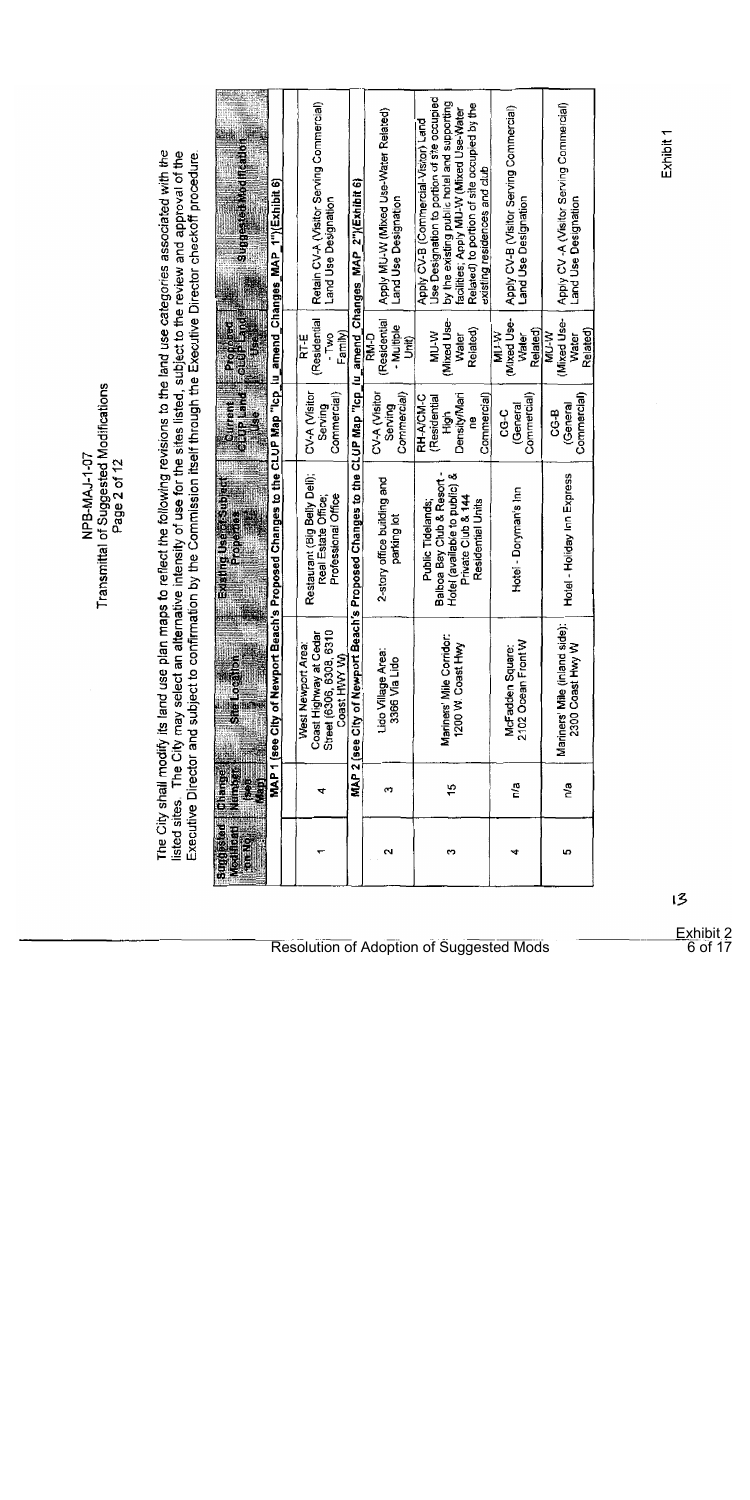| Studios (a doctrication                                                                                                                                                                                                                                 | Apply CV-B (Visitor Serving Commercial)<br>Land Use Designation | Marine Commercial) and RM-C (Medium<br>Retain existing CM-B (Recreation &<br>Density Residential) Land Use<br>Designations                                                                                                                                           |                                                                                                              | Apply MU-V (Mixed Use-Vertical) Land<br><b>Use Designation</b>                                                  | Apply CV-B (Visitor Serving Commercial)<br>Land Use Designation      | Apply PR (Public Recreation) Land Use<br>Designation over sandy beach area | Apply CV-B (Visitor Serving Commercial)<br>Land Use Designation |
|---------------------------------------------------------------------------------------------------------------------------------------------------------------------------------------------------------------------------------------------------------|-----------------------------------------------------------------|----------------------------------------------------------------------------------------------------------------------------------------------------------------------------------------------------------------------------------------------------------------------|--------------------------------------------------------------------------------------------------------------|-----------------------------------------------------------------------------------------------------------------|----------------------------------------------------------------------|----------------------------------------------------------------------------|-----------------------------------------------------------------|
| <b>GLUPIENIE</b><br><b>EXPLOSED</b><br>és<br>Désa                                                                                                                                                                                                       | (Mixed Use-<br>Related)<br>メージ<br>Water                         | Mixed Use-<br>Related)<br>メンマ<br>Water                                                                                                                                                                                                                               |                                                                                                              | (Residential-<br>Two Family)<br>RT-Ë                                                                            | Institutional)<br>(Private<br>ں<br>خ                                 | PF-A (Public<br>Facility)                                                  | Mixed Use-<br>Vertical<br><b>A-TA</b>                           |
| <b>CARDISAL</b><br><b>REAL PROPERTY</b><br><b>ELLER ALL ALL</b>                                                                                                                                                                                         | Commercial)<br>(General<br>ပ္ပ                                  | CM-B & RM-<br>and Medium<br>(Recreation<br>Residential)<br>Commercial<br>& Marine<br>Density                                                                                                                                                                         |                                                                                                              | (Commercial<br>-Residential)<br>g                                                                               | Commercial)<br>(General<br>ပ္ပက္                                     | OS (Open<br>Space)                                                         | Commercial)<br>(General<br>ပ္ပဂ္                                |
| o di controletti di città di controletti di controletti di controletti di controletti di controletti di controletti di controletti di controletti di controletti di controletti di controletti di controletti di controletti d<br><b>The Electric A</b> | Hotel - Newport Beach Hotel                                     | Shipyard, Mobile Home Park,<br>Commercial, Residential                                                                                                                                                                                                               | MAP 3 (see City of Newport Beach's Proposed Changes to the CLUP Map "Icp_Iu_amend_Changes_MAP_3")(Exhibit 6) | barber, Laundromat, coffee<br>development; plus existing<br>restaurant, hair salon,<br>New market under<br>shop | Balboa Fun Zone - Visitor<br>Serving Commercial &<br>Nautical Museum | Patrol/Coast Guard Site<br>Orange County Harbor                            | Hotel - Balboa Inn                                              |
|                                                                                                                                                                                                                                                         | McFadden Square Area:<br>2306 Ocean Front W                     | 끝<br>م<br>ج<br>δ<br>Bolivar St., Fremont St<br>Channel Road, and a<br>portion of Lido Park Dr<br>(PSA-1)) includes Shipy<br>Drake St, El Paseo St<br>Cabrillo St, Nomad St<br>Rhine, Anza St, Beach<br>Way, Anchorage Way,<br>(Planning Study Area<br>Lido Peninsula |                                                                                                              | 불<br>(500-514 Balboa Blvd. W)<br>Northerly side of Balboa<br>Boulevard at Island Aven<br>Balboa Peninsula:      | 600 Edgewater PI)<br>600 E. Bay Ave/<br>Balboa Village:              | 1901-1911 Bayside Drive                                                    | 105 Main Street<br>Balboa Village:                              |
| 岩英                                                                                                                                                                                                                                                      | 웉                                                               | n'a                                                                                                                                                                                                                                                                  |                                                                                                              | 2                                                                                                               |                                                                      | F                                                                          | e,<br>S                                                         |
| 6) Chinais Telephone of District Chinais Tele<br><b>Michael Read</b><br><b>Book</b>                                                                                                                                                                     | Õ                                                               | ~                                                                                                                                                                                                                                                                    |                                                                                                              | œ                                                                                                               | Φ                                                                    | ó                                                                          |                                                                 |

 $\mathbf{H}$ 

Exhibit **2** 

7 of 17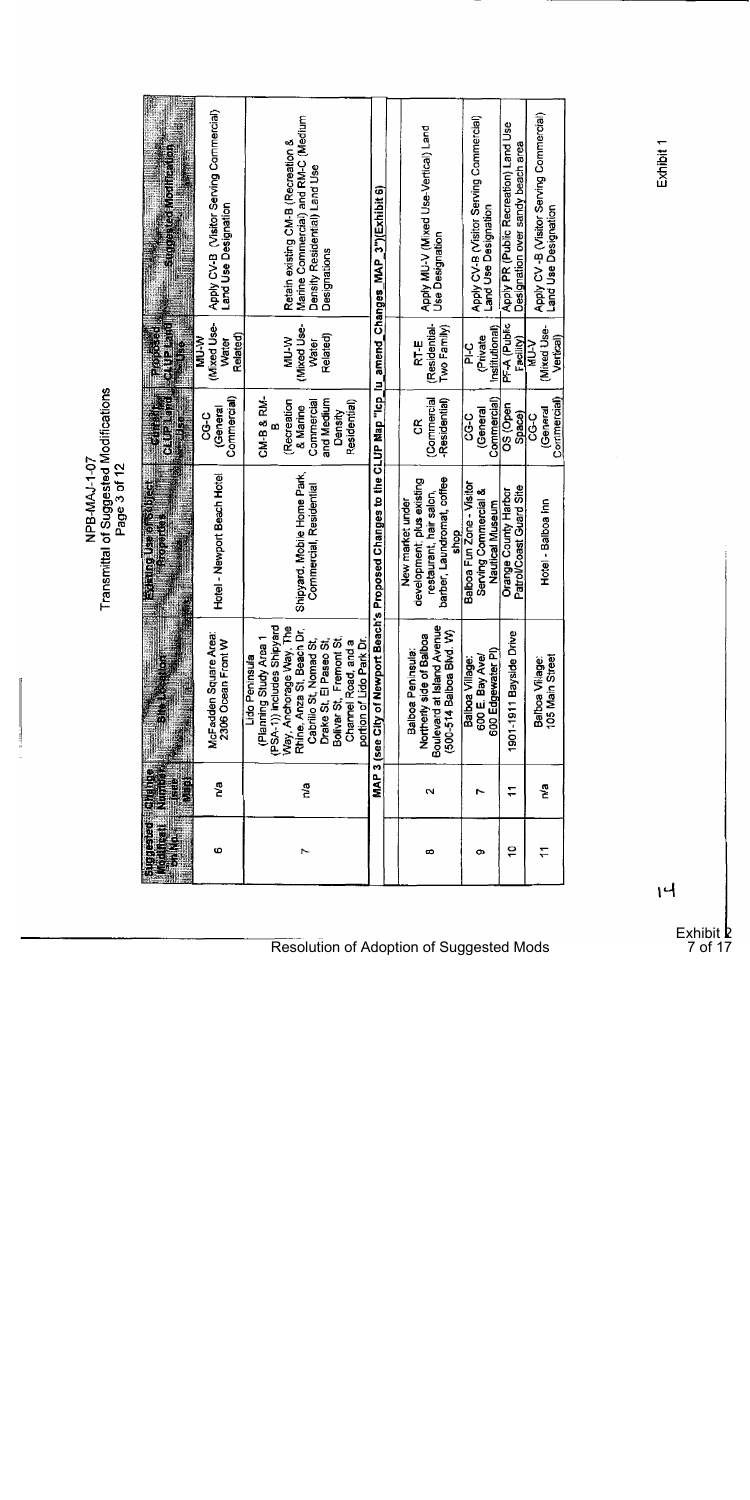#### NPB-MAJ-1-07 **Transmittal of Suggested Modifications** Page 4 of 12

The addition of new policies may affect the numbering of subsequent LUP policies when the City of Newport Beach publishes the final LUP incorporating the Commission's suggested modifications. This staff report will not make revisions to the policy numbers. The City will make modifications to the numbering system when it prepares the final LUP for submission to the Commission for certification pursuant to Sections 13544 and 13544.5 of the California Code of Requiations.

California Coastal Commission Suggested Modifications - Inserted language shown in underline; deleted language shown in strike out.

Suggested Modification No. 12: In consultation with the Coastal Commission's mapping unit, modify all maps that depict the coastal zone boundary in the Banning Ranch area to accurately depict the location of the coastal zone boundary.

Suggested Modification No. 13: In Chapter 2.0 (Land Use and Development), Section 2.1 (Land Use), Sub-section 2.1.1 (Land Use Categories) modify the 'uses' for Mixed Use Water Related-MU-W in Table 2.1.1-1 (Land Use Plan Categories), as follows: The MU-W category is intended to provide for commercial development on or near the bay in a manner that will encourage the continuation of coastal-dependent and coastal-related uses and visitor-serving uses, as well as allow for the integrated-development of mixed-use structures with residential uses above the ground floor. Freestanding residential uses shall be prohibited. Overnight accommodations (e.g. hotels, motels, hostels) are allowed. Limited Use Overnight Visitor Accommodations (e.g. time shares, fractionals, condominium-hotels) may be permitted in lieu of allowable residential development provided the use is above the ground floor.

Suggested Modification No. 14: In Chapter 2.0 (Land Use and Development), Section 2.1 (Land Use), Sub-section 2.1.1 (Land Use Categories) modify the 'uses' for Visitor Serving Commercial-CV in Table 2.1.1-1 (Land Use Plan Categories), as follows: The CV category is intended to provide for accommodations (e.g. hotels, motels, hostels), goods, and services intended to primarily serve visitors to the City of Newport Beach. Limited Use Overnight Visitor Accommodations (e.g. time shares, fractionals, condominium-hotels) (LUQVA) are an allowed use when provided together with traditional overnight, hotel visitor accommodations. Furthermore, any permitted LUOVA shall be subject to specific restrictions on the quantity, duration of owner use of such facilities, management of the accommodations as part of the hotel facility and an allowance for transient overnight use by the general public when not owner occupied. All of these requirements shall be further defined in the implementing regulations for this land use plan (when such regulations are certified) and through the coastal development permit process.

Suggested Modification No. 15: In Chapter 2.0 (Land Use and Development), Section 2.1 (Land Use), Sub-section 2.1.3 (West Newport) modify proposed Policy 2.1.3-1, as follows: Work with community groups and the County to facilitate the acquisition of a portion or all of the Western Entry Parcel (designated RM/OS) as open space, which may be used as a staging area for Orange Coast River Park with public parking, public park-related uses. and an underpassaccess to the ocean. As an alternative, accommodate multi-family residential on all or portions of the property not used for open space, public parking, and Exhibit 1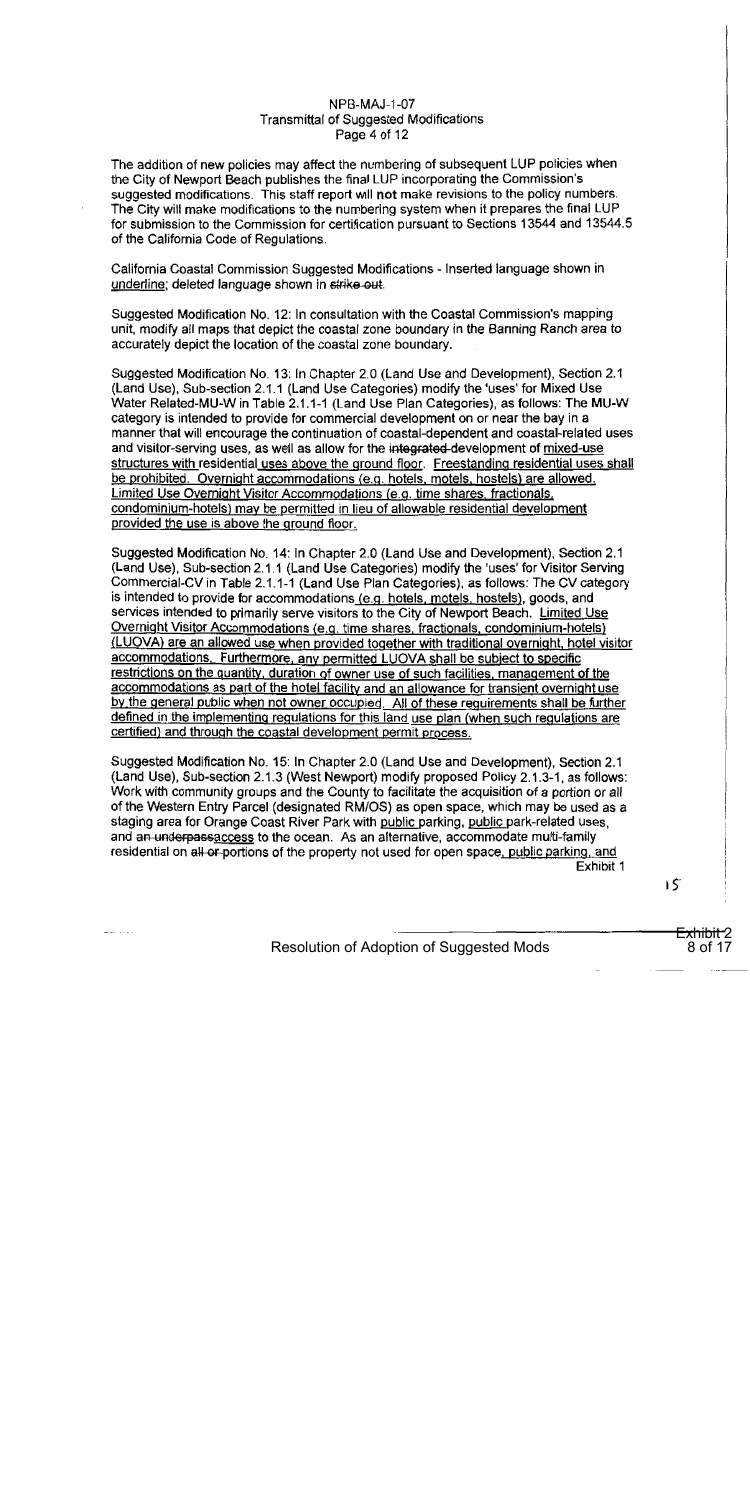#### **NPB-MAJ-1-07 Transmittal of Suggested Modifications** Page 5 of 12

#### public park-related uses. Require the siting and design of new development, including landscaping and public access, to maintain buffers of sufficient size to protect sensitive or rare resources including but not limited to those within the Semeniuk Slough wetland against significant disruption of habitat values.

Suggested Modification No. 16: In Chapter 2.0 (Land Use and Development), Section 2.1 (Land Use), Sub-section 2.1.4 (Mariners' Mile), modify introductory narrative as follows: The vitality of the Mariners' Mile Corridor will be enhanced by establishing a series of distinct retail, mixed-use, and visitor-serving centers. Harbor-fronting properties would accommodate a mix of visitor-serving retail, and-marine-related businesses and vertically integrated mixed-use structures, with portions of the properties available for housing and mixed use structures. View and public access corridors from Coast Highway to the Harbor would be required, with a public pedestrian promenade developed along the length of the Harbor frontage. Parcels on the inland side of Coast Highway, generally between Riverside Avenue and the southerly projection of Irvine Avenue, would evolve as a pedestrian-oriented mixed-use "village" containing retail businesses, offices, services, and housing. Sidewalks would be improved with landscape and other amenities to foster pedestrian activity. Inland properties directly fronting onto Coast Highway and those to the east and west of the village would provide for retail, marine-related, and office uses. Streetscape amenities are proposed for the length of Mariners' Mile to improve its appearance and identity.

Suggested Modification No. 17: In Chapter 2.0 (Land Use and Development), Section 2.1 (Land Use), Sub-section 2.1.4 (Mariners' Mile), Modify proposed Policy 2.1.4-1, as follows: For properties located on the inland side of Coast Highway in the Mariners' Mile Corridor (that are designated as MU-H), (a) the Coast Highway frontages shall be developed for marine-related and highway-oriented general commercial uses in accordance with CM and CG categories; and (b) portions of properties to the rear of the commercial frontage may be developed for free-standing neighborhood-serving retail, multi-family residential units, or mixed-use buildings that integrate residential with retail uses on the ground floor in accordance with the CN, RM, CV, or MU-V categories respectively.

Suggested Modification No. 18: In Chapter 2.0 (Land Use and Development), Section 2.1 (Land Use), Sub-section 2.1.4 (Mariners' Mile), Modify proposed Policy 2.1.4-2, as follows: For bay-fronting properties (that are designated as MU-W), encourage marine-related and visitor-serving retail, restaurant, hotel, institutional, and recreational uses intermixed with residential uses. Vertically integrated mixed use structures are allowed as described below. Permitted uses include those permitted by the CM, CV, MFR, and MU-V categories. On sites developed with mixed-use structures, a A-minimum of 50 percent of the permitted square footage shall be devoted to non-residential uses any lot shall be used for the CM or CV land uses. Mixed-use structures may only be developed on sites with 200 feet or more of street frontage along Coast Highway and, in aggregate, no more than 50 percent of the waterfront land area along Coast Highway between the Arches Bridge and the Boy Scout Sea Base may be developed with mixed use structures.

Exhibit 1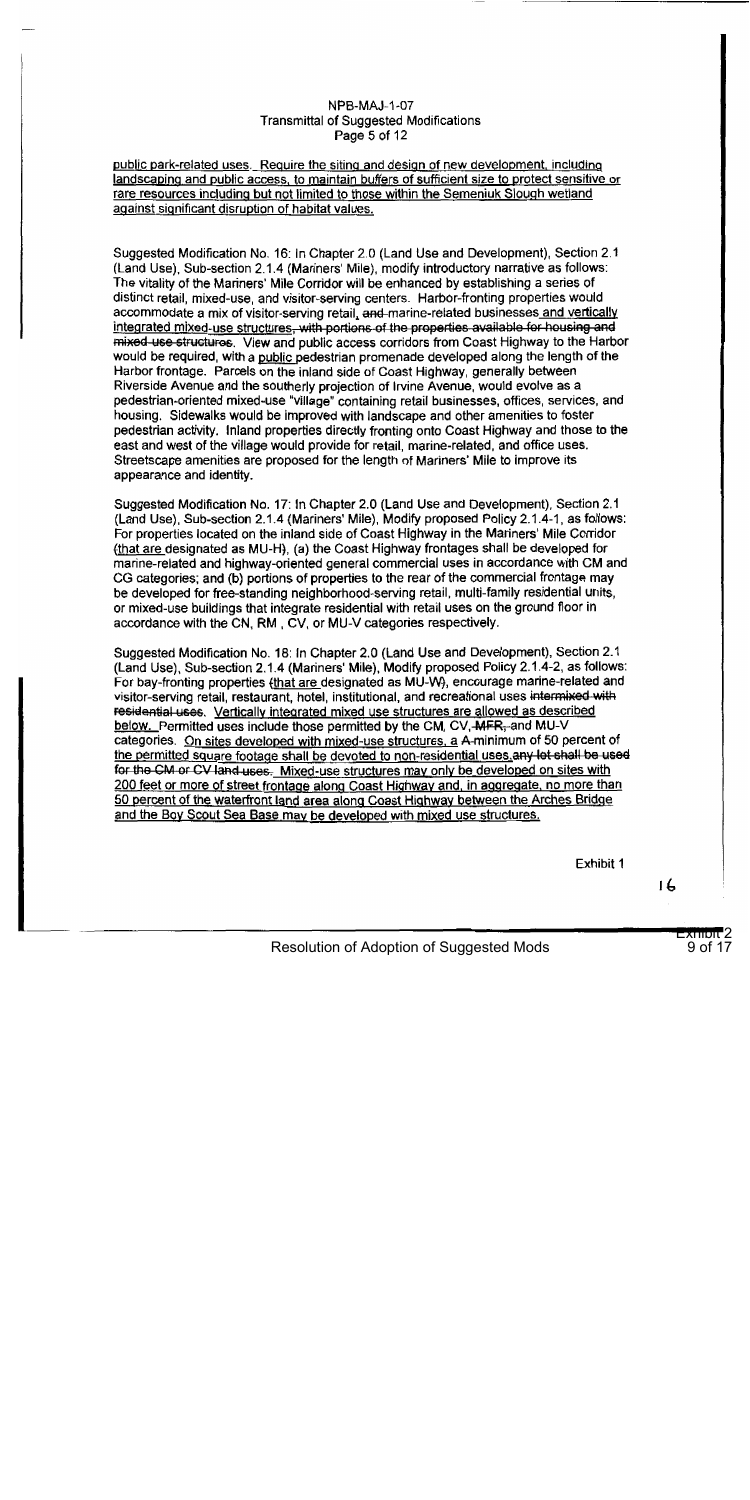#### **NPB-MAJ-1-07 Transmittal of Suggested Modifications** Page 6 of 12

Suggested Modification No. 19: In Chapter 2.0 (Land Use and Development), Section 2.1 (Land Use), Sub-section 2.1.4 (Mariners' Mile), Add new policy to Section 2.1.4 (Mariner's Mile), as follows: For bay-fronting properties that are designated as CV or CM, encourage marine-related and visitor-serving retail, restaurant, hotel/motel, institutional, and recreational uses.

Suggested Modification No. 20: In Chapter 2.0 (Land Use and Development), Section 2.1 (Land Use), Sub-section 2.1.4 (Mariners' Mile), Add new policy to Section 2.1.4 (Mariner's Mile), as follows: Development shall be designed and planned to achieve high levels of architectural quality and compatibility among on-site and off-site uses. Adequate pedestrian, non-automobile and vehicular circulation and parking shall be provided.

Suggested Modification No. 21: In Chapter 2.0 (Land Use and Development), Section 2.1 (Land Use), Sub-section 2.1.4 (Mariners' Mile), Add new policy to Section 2.1.4 (Mariner's Mile), as follows: Require sufficient area be provided for individual uses to prevent fragmentation and assure each use's viability, quality, and compatibility with adjoining uses.

Suggested Modification No. 22: In Chapter 2.0 (Land Use and Development), Section 2.1 (Land Use), Sub-section 2.1.4 (Mariners' Mile), Add new policy to Section 2.1.4 (Mariner's Mile), as follows: For bay-fronting properties, provide plazas and other open spaces that protect existing and provide new view corridors and access from Coast Highway to the Harbor.

Suggested Modification No. 23: In Chapter 2.0 (Land Use and Development), Section 2.1 (Land Use), Sub-section 2.1.4 (Mariners' Mile), Add new policy to Section 2.1.4 (Mariner's Mile), as follows: For bay-fronting properties, require that development on the Bay frontage implement amenities that assure access for coastal visitors including the development of a public pedestrian promenade along the bayfront.

Suggested Modification No. 24: In Chapter 2.0 (Land Use and Development). Section 2.1 (Land Use), Sub-section 2.1.4 (Mariners' Mile), Add new policy to Section 2.1.4 (Mariner's Mile), as follows: For bay-fronting properties require that buildings be located and sites designed to provide clear views of and access to the Harbor and Bay from the Coast Highway in accordance with the following principles, as appropriate:

Clustering of buildings to provide open view and access corridors to the Harbor

Modulation of building volume and mass

Variation of building heights

n Inclusion of porticoes, arcades, windows, and other "see-through" elements in addition to the defined open corridor

Minimization of landscape, fencing, parked cars, and other nonstructural elements that block views and access to the Harbor

Prevention of the appearance of the harbor being walled off from the public right-of-way Inclusion of setbacks that in combination with setbacks on adjoining parcels

Exhibit 1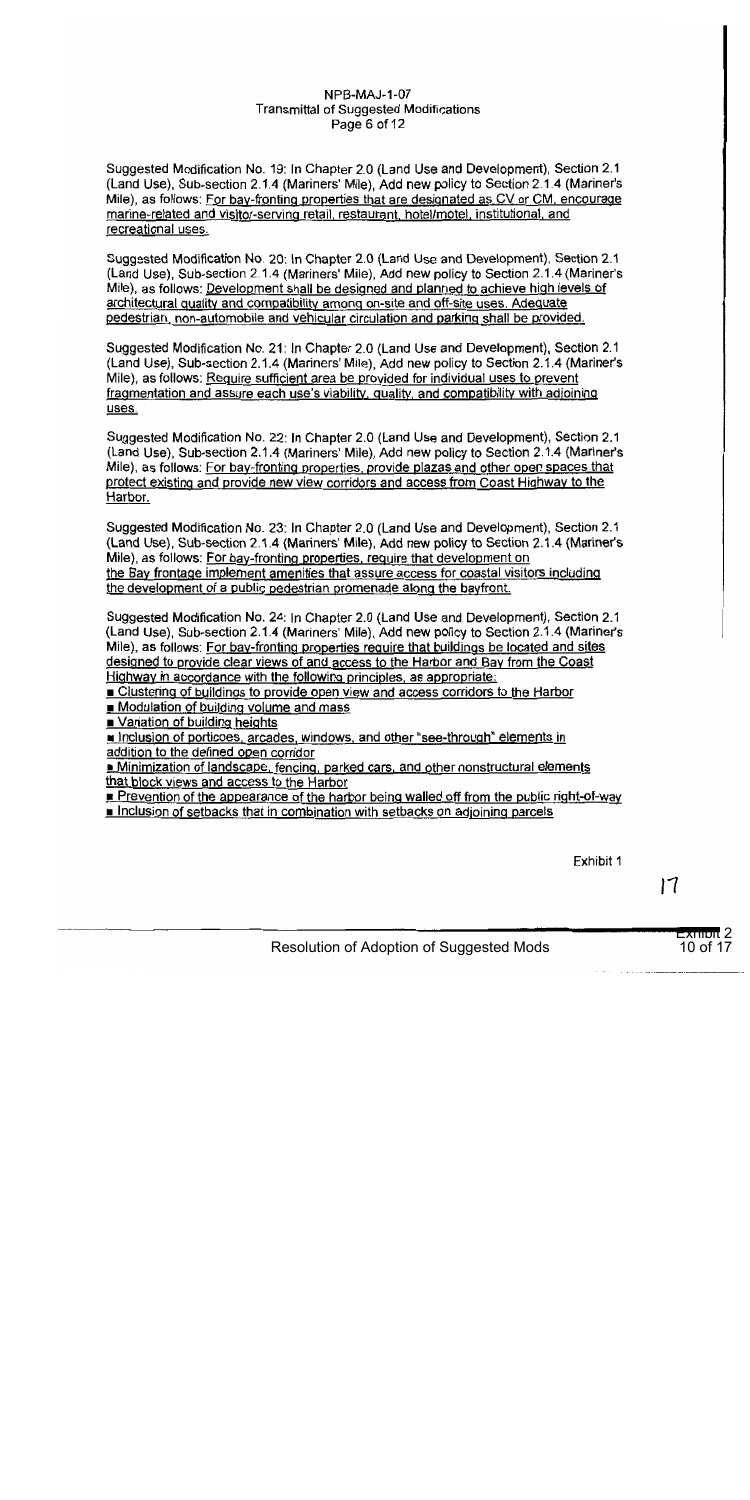#### **NPB-MAJ-1-07 Transmittal of Suggested Modifications** Page 7 of 12

#### cumulatively form functional view corridors

**Encourage adjoining property owners to combine their view corridors to achieve** a larger cumulative corridor than would be achieved independently A site-specific analysis shall be conducted for new development to determine the appropriate size, configuration, and design of the view and access corridor that meets these objectives, which shall be subject to approval in the Coastal Development Permit process.

Suggested Modification No. 25: In Chapter 2.0 (Land Use and Development), Section 2.1 (Land Use), Sub-section 2.1.5 (Balboa Peninsula) add new maps (or modify existing proposed maps) that define the boundaries of the areas labeled 'Lido Village', 'Cannery Village', 'McFadden Square', 'Lido Peninsula', and 'Balboa Village' consistent with the draft maps submitted by City staff on October 7, 2008.

Suggested Modification No. 26: In Chapter 2.0 (Land Use and Development), Section 2.1 (Land Use), Sub-section 2.1.5 (Balboa Peninsula), Modify proposed Policy 2.1.5-1, as follows: For bay-fronting properties (that are designated as MU-W), marine-related uses may be intermixed with buildings that provide residential on the upper floors. Permitted uses include those permitted by the CM, CV, and MU-V categories. In the MU-W designation, free-standing and ground floor residential shall not be permitted in Lido Marina Village, Cannery Village, McFadden Square, and Balboa Island.

Suggested Modification No. 27: In Chapter 2.0 (Land Use and Development), Section 2.1 (Land Use), Sub-section 2.1.5 (Balboa Peninsula), Modify proposed Policy 2.1.5-2, as follows: Encourage uses that take advantage of Lido Village's location at the Harbor's furning basin and its vitality and pedestrian character, including visitor-serving and retail commercial, small lodging facilities (bed and breakfasts, inns), and mixed-use buildings that integrate residential above the ground floor with retail uses.

Suggested Modification No. 28: In Chapter 2.0 (Land Use and Development), Section 2.1 (Land Use), Sub-section 2.1.5 (Balboa Peninsula), Modify proposed Policy 2.1.5-7, as follows: Accommodate visitor- and local-serving uses that take advantage of McFadden Square's waterfront setting including specialty retail, restaurants, and small scale overnight accommodations, as well as mixed-use buildings that integrate upper floor residential with ground level retail.

Suggested Modification No. 29: In Chapter 2.0 (Land Use and Development), Section 2.1 (Land Use), Sub-section 2.1.5 (Balboa Peninsula), Modify proposed Policy 2.1.5-10, as follows: In For the Balboa Village core properties that are (designated as MU-V), encourage local- and visitor-serving retail commercial and mixed-use buildings that integrate residential with ground level retail or office uses that attract customer activity and improve pedestrian character.

Suggested Modification No. 30: In Chapter 2.0 (Land Use and Development), Section 2.1 (Land Use), Sub-section 2.1.5 (Balboa Peninsula), Add new policy as follows:

Exhibit 1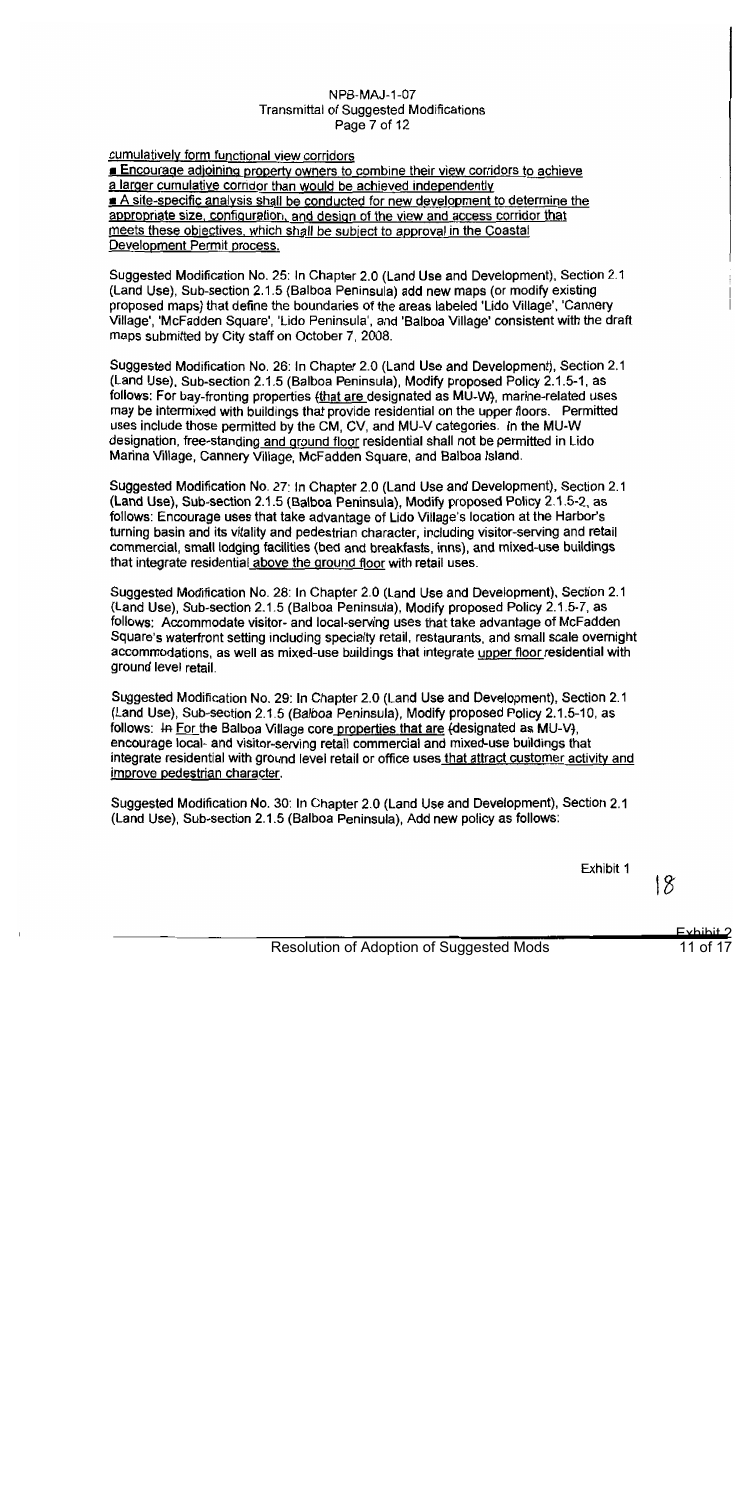#### NPB-MAJ-1-07 **Transmittal of Suggested Modifications** Page 8 of 12

Development and use of lands designated CV (Visitor Serving Commercial) within Balboa Village may include a component that is a visitor serving private institutional facility such as a nautical museum, or similar visitor serving private institutional use.

Suggested Modification No. 31: In Chapter 2.0 (Land Use and Development), Section 2.1 (Land Use), Sub-section 2.1.8 (Balboa Bay Tennis Club), Modify proposed Policy 2.1.8-1, as follows: Allow the horizontal intermixing of 27 short-term rental units and 5-single-family homes with the expanded tennis club facilities. Permitted uses include those permitted by the MU-H and PR categories.

Suggested Modification No. 32: In Chapter 2.0 (Land Use and Development), Section 2.2 (General Development Policies), Sub-section 2.2.5 (Nonconforming Structures and Uses), Modify proposed Policy 2.2.5-2, as follows: In the older commercial districts of Balboa Village and Corona del Mar allow existing commercial buildings that exceed current intensity limits to be renovated, upgraded, or reconstructed to no more than their preexisting intensity, when appropriate to complement the scale and form of existing development, only where a finding can be made that the development will not perpetuate or establish a physical impediment to public access to coastal resources, nor adversely impact coastal views or biological resources. Where such development cannot meet current parking standards, such approval may only be granted if the proposed development includes at least as much parking as the existing development, and provides for or facilitates the use of alternative modes of transportation such as ride-sharing. carpools, vanpools, public transit, bicycling or walking to the extent feasible.

Suggested Modification No. 33: In Chapter 2 (Land Use and Development), Section 2.3 (Visitor Serving and Recreational Development), Sub-section 2.3.1 (Commercial), add the following policy: Any proposal to demolish existing overnight accommodations shall be required to demonstrate that rehabilitation of the units is not feasible. Any hotel/motel rooms for which a certificate of occupancy has been issued on or before the effective date of adoption of Coastal Land Use Plan Amendment No. 2007-001 (NPB-MAJ-1-07) shall not be permitted to convert to a Limited Use Overnight Visitor Accommodation, except as provided in Policy 2.3.3-V.

Suggested Modification No. 34: In Chapter 2 (Land Use and Development), Section 2.3 (Visitor Serving and Recreational Development), Sub-section 2.3.3 (Lower Cost Visitor and Recreational Facilities), Modify existing policy 2.3.3-1, as follows: Protect, encourage and provide lower-cost visitor accommodations, including campgrounds, recreational vehicle parks, hostels, and lower cost hotels and motels. Lower-cost visitor and recreational facilities, including campgrounds, recreational vehicle parks, hostels, and lower-cost hotels and motels, shall be protected, encouraged and, where feasible, provided. Developments providing public recreational opportunities are preferred. New development that eliminates existing lower-cost accommodations or provides high-cost overnight visitor accommodations or limited use overnight visitor accommodations such as timeshares, fractional ownership and condominium-hotels shall

Exhibit 1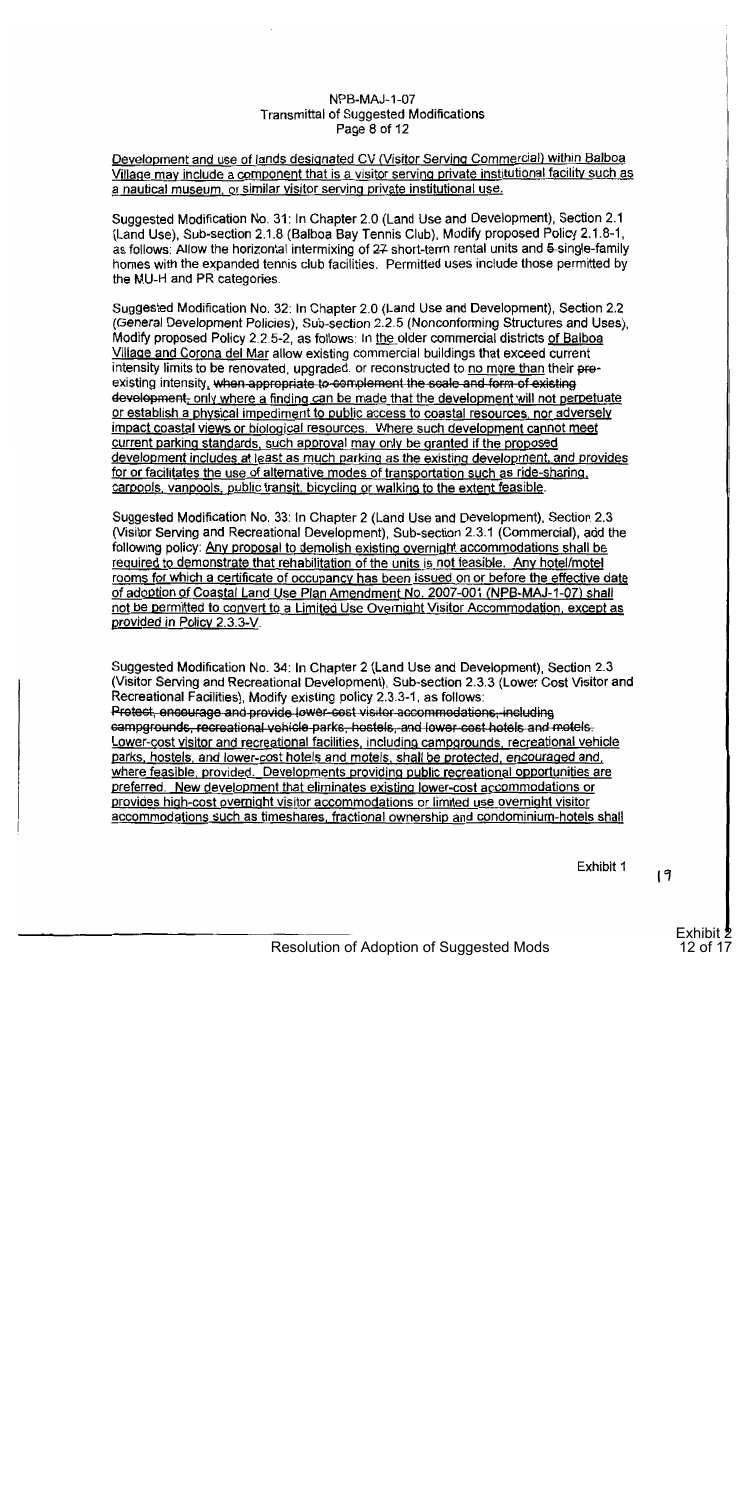#### NPB-MAJ-1-07 **Transmittal of Suggested Modifications** Page 9 of 12

provide lower-cost overnight visitor accommodations commensurate with the impact of the development on lower-cost overnight visitor accommodations in Newport Beach or pay an "in-lieu" fee to the City in an amount to be determined in accordance with law that shall be used by the City to provide lower-cost overnight visitor accommodations.

Suggested Modification No. 35: DELETED BY COMMISSION ACTION AT THE FEBRUARY 5, 2009, HEARING.

Suggested Modification No. 36: DELETED BY COMMISSION ACTION AT THE FEBRUARY 5, 2009, HEARING.

Suggested Modification No. 37: In Chapter 2 (Land Use and Development), Section 2.3 (Visitor Serving and Recreational Development), Sub-section 2.3.3 (Lower Cost Visitor and Recreational Facilities), add the following policy: Policy 2.3.3-W - DEFINING LOW-, MODERATE- AND HIGH-COST OVERNIGHT ACCOMMODATIONS.

A method to define whether a facility providing overnight accommodations is low. moderate, or high cost for the City of Newport Beach coastal zone shall be developed in the implementing requlations for this land use plan (when such requlations are certified) and through the coastal development permit process.

Suggested Modification No. 38: In Chapter 2 (Land Use and Development), Section 2.3 (Visitor Serving and Recreational Development), Policy 2.3.3-V:

Permit limited-use overnight visitor accommodations on the hotel resort property located at 1107 Jamboree Road where such accommodations are provided together with traditional overnight, hotel visitor accommodations and which shall be subject to specific restrictions. including on: quantity (no less than 391 units shall be traditional hotel units available for transient overnight use by the general public year round and no more than 88 of the total 479 units planned may be limited-use overnight visitor accommodations), duration of owner use of such facilities (maximum use of 90 days per calendar year with a maximum of 29 days of use during any 60 day period), management of the units as part of the hotel facility and allowance for transient overnight use by the general public when not owner occupied; all of which shall be further defined in the implementing regulations for this land use plan (when such regulations are certified) and through the coastal development permit process.

Suggested Modification No. 39, add the following definition to Section 5.0 (Glossary): Limited Use Overnight Visitor Accommodations - Any hotel, motel, or other similar facility that provides overnight visitor accommodations wherein some or all of the units, rooms, lots or parcels or other segment of the facility may be sold to a subsequent purchaser who receives the right in perpetuity, for life, or a term of years, to the recurrent, exclusive use or occupancy of a lot, parcel, unit, room(s), or segment of the facility, annually or on some other seasonal or periodic basis, for a period of time that has been or will be allotted from

Exhibit 1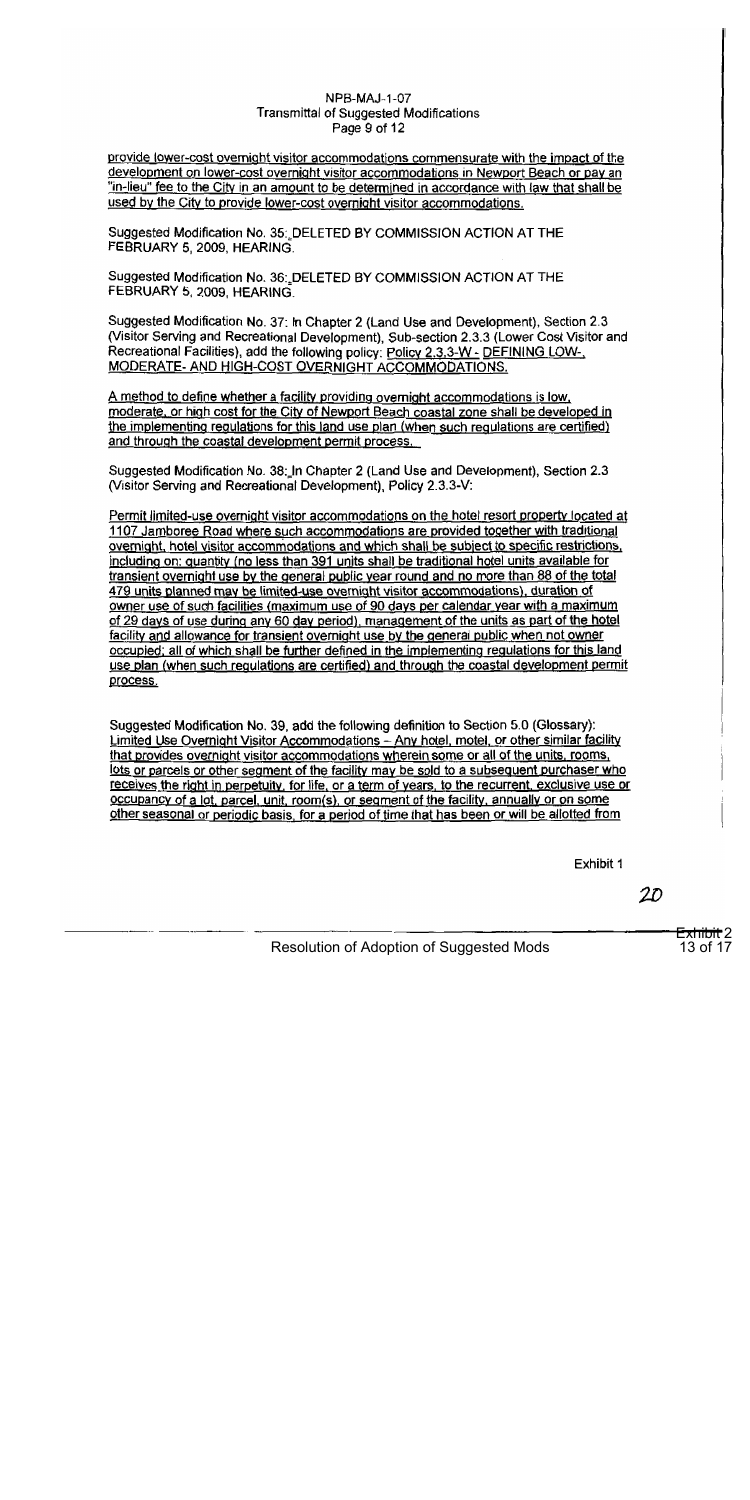#### NPB-MAJ-1-07 **Transmittal of Suggested Modifications** Page 10 of 12

the use or occupancy periods into which the facility has been divided and shall include, but not be limited to timeshare, condominium-hotel, fractional ownership hotel, or uses of a similar nature, as those terms shall be defined in the implementing regulations for this land use plan (when such regulations are certified).

Suggested Modification No. 40; In Chapter 2 (Land Use and Development), Section 2.9 (Transportation), Sub-section 2.9.1 (Public Transit), Modify existing Policy 2.9.1-3, as follows: Locate and design larger commercial and residential developments to be served by facilitate provision or extension of transit service-and provide non-automobile circulation to serve new within the development to the greatest extent possible.

Suggested Modification No. 41: In Chapter 2 (Land Use and Development), Section 2.9 (Transportation), Sub-section 2.9.1 (Public Transit), Modify existing Policy 2.9.2-6 (Transportation), as follows: Require new non-residential developments with floor areas of 10,000 square feet or more to provide bicycle racks for use by customers. Encourage smaller non-residential developments to provide such facilities, when feasible.

Suggested Modification No. 42: In Chapter 2 (Land Use and Development), Section 2.9 (Transportation), Sub-section 2.9.1 (Public Transit), Modify existing Policy 2.9.2-7 (Transportation), as follows: Require new non-residential developments with a total of 100 or more employees to provide bicycle racks, lockers, and showers for use by employees and tenants who commute by bicycle. Encourage smaller non-residential developments to provide such facilities, when feasible.

Suggested Modification No. 43: In Chapter 2 (Land Use and Development), Section 2.9 (Transportation), Sub-section 2.9.1 (Public Transit), add new policy: The City shall study alternative funding mechanisms to provide a low-cost public transportation system to serve beach areas impacted by traffic during summertime, peak-use periods. The City shall address feasible implementation measures for a summertime shuttle or other transit opportunities in the Implementation Plan of the LCP.

Suggested Modification No. 44: In Chapter 2 (Land Use and Development), Section 2.9 (Transportation), Sub-section 2.9.1 (Public Transit), add new policy: Employment, retail, and entertainment districts and coastal recreational areas should be well served by public transit and easily accessible to pedestrians and bicyclists. Streets, sidewalks, bicycle paths, and recreational trails (including the Coastal Trail) should be designed and regulated to encourage walking, bicycling, and transit ridership.

Suggested Modification No. 45: In Chapter 2 (Land Use and Development), Section 2.9 (Transportation), Sub-section 2.9.1 (Public Transit), add new policy: The City shall encourage employers to provide incentives for transit ridership (e.g. subsidies for transit use, shuttles to transit stations), ridesharing, vanpools, and other transportation demand measures designed to reduce vehicle miles traveled.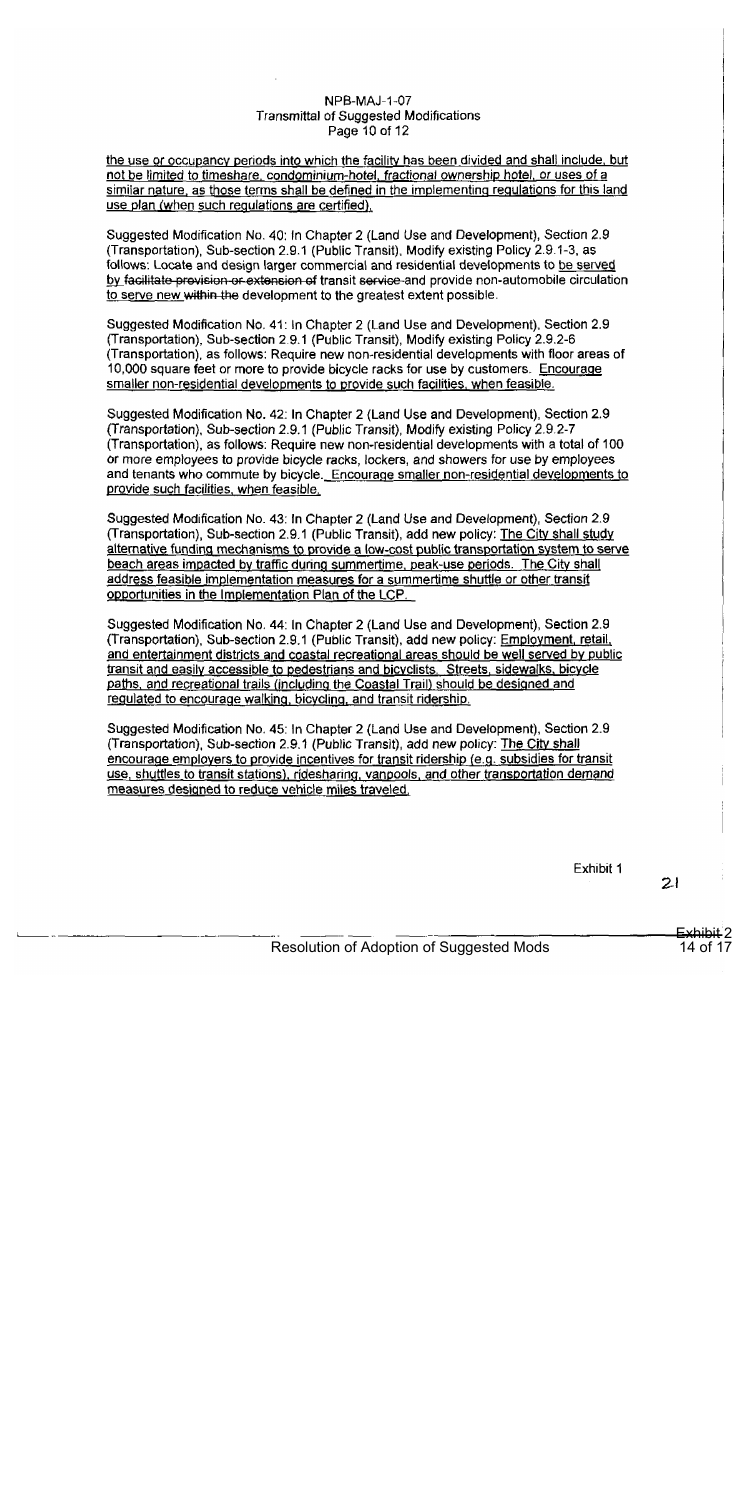#### **NPB-MAJ-1-07 Transmittal of Suggested Modifications** Page 11 of 12

Suggested Modification No. 46: In Chapter 2 (Land Use and Development), Section 2.9 (Transportation), Sub-section 2.9.1 (Public Transit), add new policy: Encourage new developments to design projects to facilitate transit ridership and ridesharing through such means as locating and designing building entries that are convenient to pedestrians and transit riders.

Suggested Modification No. 47, Chapter 4 (Coastal Resource Protection), Section 4.1 (Biological Resources), Sub-section 4.1.1 (Environmentally Sensitive Habitats), add the following policy: In conjunction with new development, require that all preserved ESHA. buffers, and all mitigation areas, onsite and offsite, be conserved/dedicated (e.g. open space direct dedication, offer to dedicate (OTD), conservation easement, deed restriction) in such a manner as to ensure that the land is conserved in perpetuity. A management plan and funding shall be required to ensure appropriate management of the habitat area in perpetuity.

Suggested Modification No. 48, Chapter 4 (Coastal Resource Protection), Section 4.1 (Biological Resources), Sub-section 4.1.1 (Environmentally Sensitive Habitats), add the following policy: Require all direct open space dedications or OTDs to be made to a public agency or other appropriate entity that will manage the open space area on behalf of the public.

Suggested Modification No. 49, Chapter 4 (Coastal Resource Protection), Section 4.1 (Biological Resources), Sub-section 4.1.1 (Environmentally Sensitive Habitats), add the following policy: Encourage the acceptance of direct open space dedications or OTDs to the public by the City, a public agency, a private association, or other appropriate entity.

Suggested Modification No. 50, Chapter 4 (Coastal Resource Protection), Section 4.1 (Biological Resources), Sub-section 4.1.1 (Environmentally Sensitive Habitats), add the following policy: Give consideration to applying the Open Space land use category to lands with open space restrictions, dedications, or offers to dedicate.

Suggested Modification No. 51, Chapter 4 (Coastal Resource Protection), Section 4.1 (Biological Resources), Sub-section 4.1.1 (Environmentally Sensitive Habitats), add the following policy: Dedicated open space areas, or areas where there are open space offers to dedicate, open space easements, and/or open space deed restrictions shall be protected consistent with the requirements of the dedication, offer to dedicate, easement or deed restriction.

Suggested Modification No. 52, Chapter 4 (Coastal Resource Protection), Section 4.1 (Biological Resources), Sub-section 4.1.1 (Environmentally Sensitive Habitats), add the following policy: The City shall maintain an inventory of open space dedications or offers to dedicate to ensure such areas are known to the public and are protected through the coastal development permit process.

Exhibit 1

22

 $\mathbf{r}$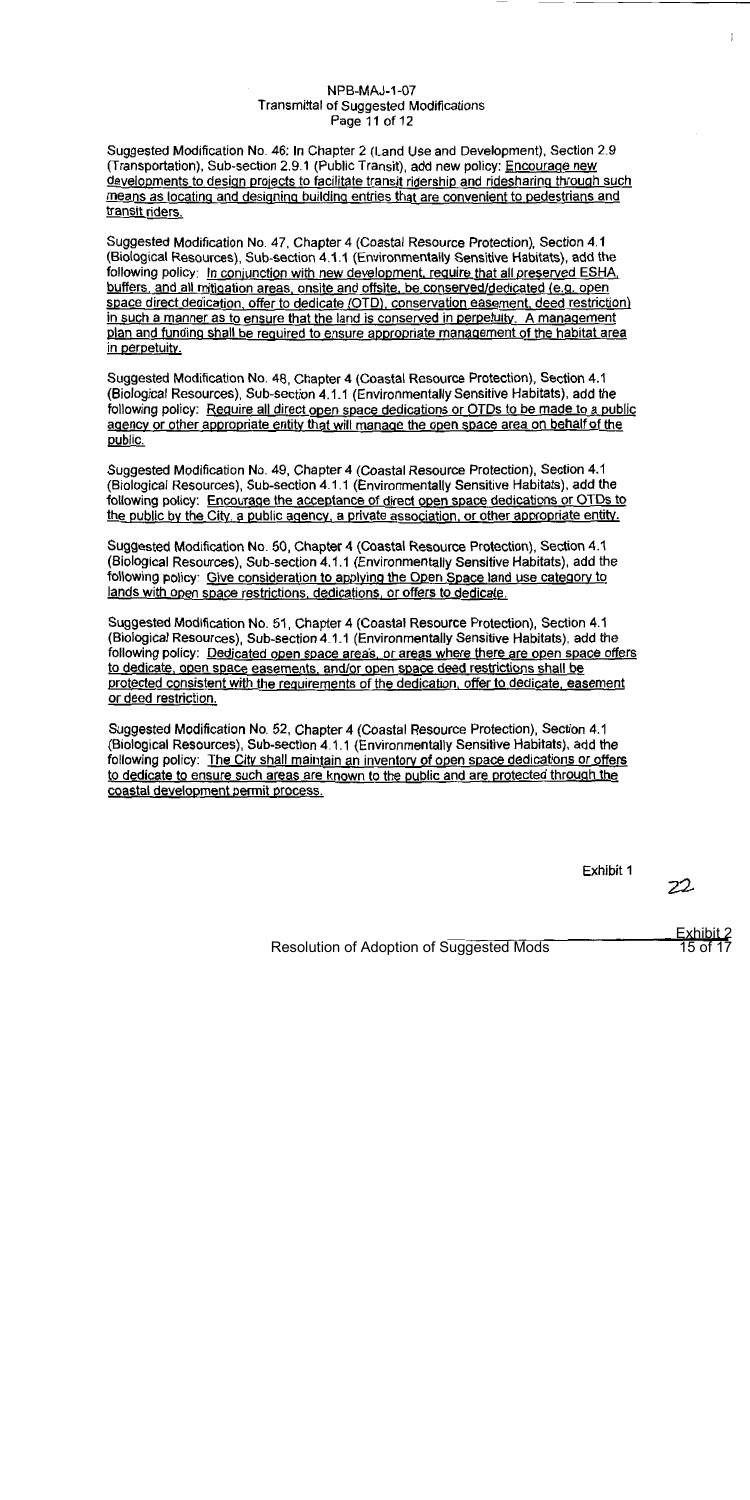#### NPB-MAJ-1-07 **Transmittal of Suggested Modifications** Page 12 of 12

Suggested Modification No. 53, in Chapter 4 (Coastal Resource Protection), Section 4.2 (Wetlands and Deepwater Areas), Sub-section 4.2.3 (Dredging, Diking, and Filling), Modify Existing Policy 4.2.3-1, as follows (and re-letter as appropriate): Permit the diking, filling, or dredging of open coastal waters, wetlands, estuaries, and lakes in accordance with other applicable provisions of the LCP, where there is no feasible less environmentally damaging alternative, and where feasible mitigation measures have been provided to minimize adverse environmental effects and limited to the following:

A. Construction or expansion of port/marine facilities.

В. Construction or expansion of coastal-dependent industrial facilities, including commercial fishing facilities, and commercial ferry facilities.

C. - In wettand areas only, entrance channels for new or expanded boating facilities; and in a degraded wetland, identified by the Department of Fish and Game pursuant to subdivision (b) of Section 30411, for boating facilities if, in conjunction with such boating facilities, a substantial portion of the degraded wetland is restored and maintained as a biologically productive wetland. The size of the wetland area used for boating facilities. including berthing space, turning basins, necessary navigation channels, and any necessary support service facilities shall not exceed 25 percent of the degraded wetland.

D. In open coastal waters, other than wetlands, including estuaries and streams, new or expanded boating facilities, including slips, access ramps, piers, marinas, recreational boating, launching ramps, and pleasure ferries, and the placement of structural pilings for public recreational piers that provide public access and recreational opportunities.

[no intervening changes]